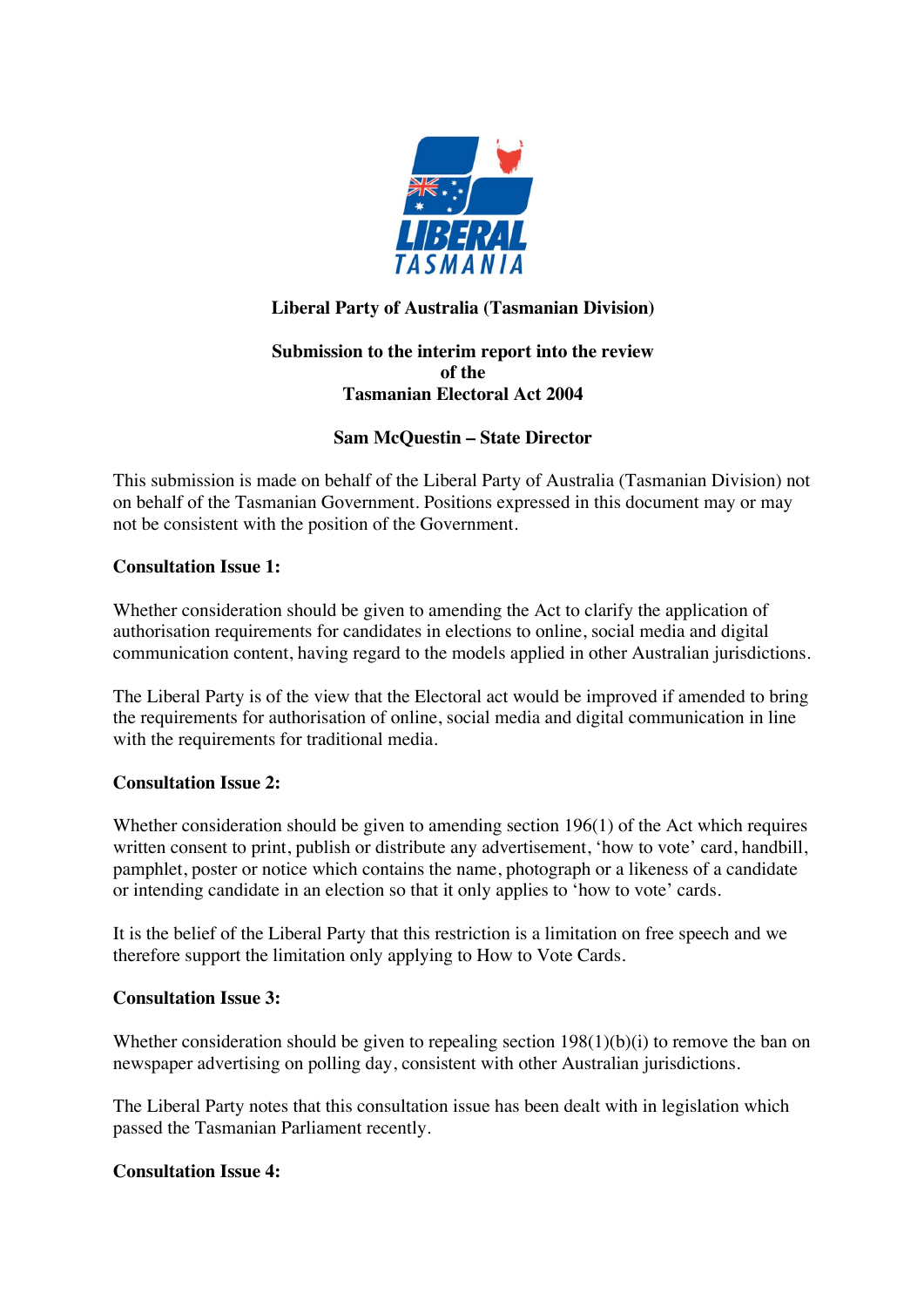Whether consideration should be given to amending the definition of 'electoral matter' in the Act to narrow the definition and/or remove the deeming provision given the broad range of matters that may be captured by the current definition.

The Liberal Party is inclined to the view that the act could be improved by amending the definition of electoral matter. There are a number of instances that have occurred in recent years where national elections overlap with Legislative council elections as well as general state elections. In these situations, material clearly not intended to influence a Tasmanian election has the potential be considered to be electoral matter.

A near annual complication also arises on the Saturday of Agfest. Under the current definition of electoral matter, the business of Members of Parliament engaging with their constituents is made more difficult as it is arguable, they are unable to distribute any information about themselves even though they are not up for election.

#### **Consultation Issue 5:**

Whether consideration should be given to amending the Act to allow a returning officer, as directed by the Tasmanian Electoral Commission, to return a writ certifying the election of a part of the number of members required to be elected for a division to address the issues that could potentially arise in delaying the formation of a Government under the current Act where ballot papers are lost or destroyed.

The Liberal Party is inclined to the view that an amendment that may allow for a government to be formed more quickly after an election could be a positive step.

#### **Consultation Issue 6:**

Whether consideration should be given to the means of publishing certain matters, such as the announcement of candidates, registration of political parties and declarations of elections, by the Tasmanian Electoral Commission.

Given that Newspapers in Tasmania still enjoy significant readership and have a quite low cost to the consumer we are not persuaded at this time of the case for a change in this area.

**Consultation Issue 7:** Whether consideration should be given to changes to Part 4 of the Act in relation to the registration of political parties to provide greater transparency in this process. The following possible changes have been identified by the Review for consideration:

• Repeal section 52(6)(b) of the Act so the Tasmanian Electoral Commission is not required to provide a copy of the party register on request but continue to provide that a copy is to be made available for public viewing, consistent with other Australian jurisdictions.

At this stage the Liberal Party is not persuaded of the need for change.

• Amend section 44(1) of the Act to require an application for registration of a party to be accompanied by a copy of the party's constitution.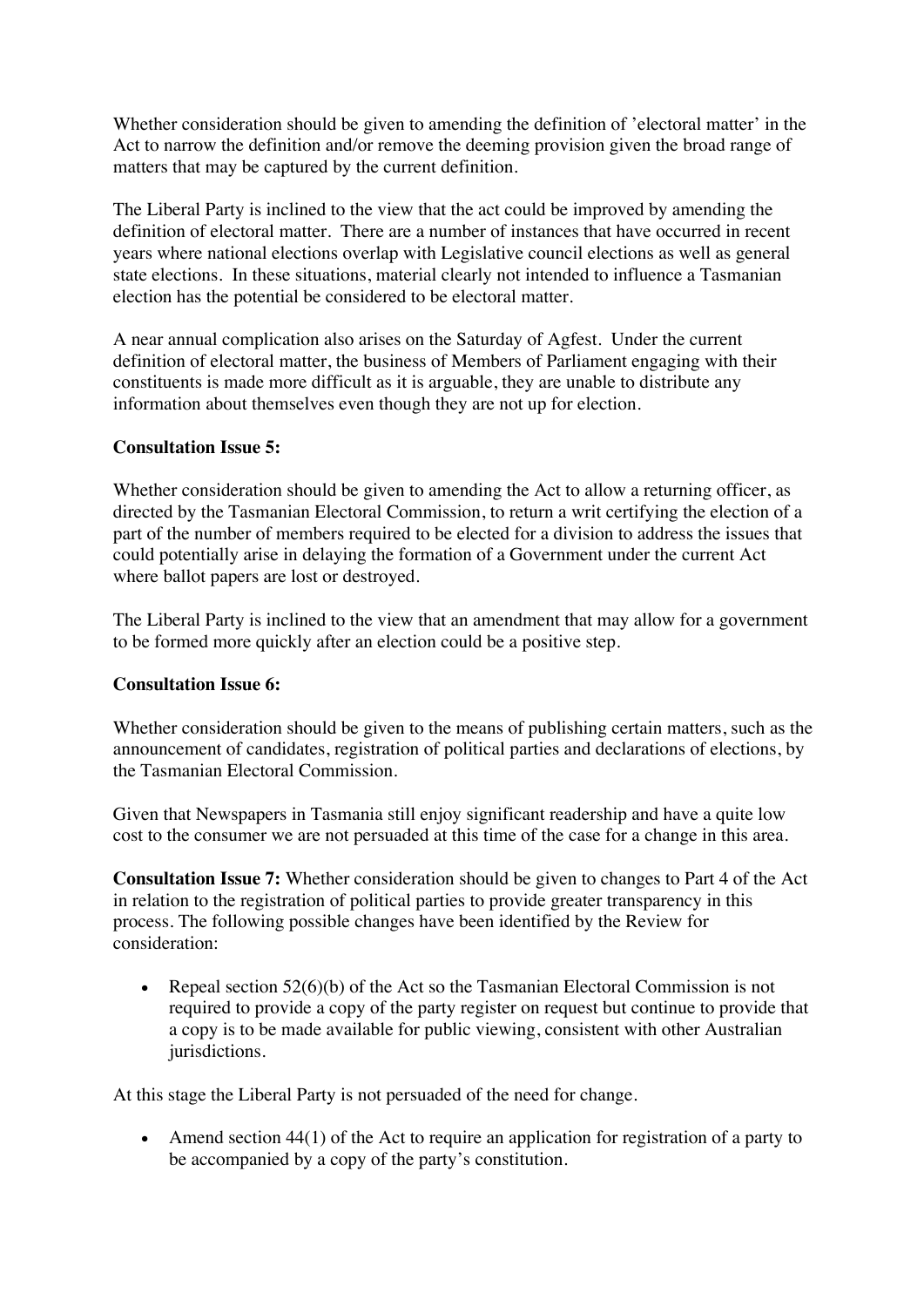At this stage the Liberal Party is not persuaded of the need for change.

• Consider whether any changes to the requirements under section 44(3) of the Act in relation to statutory declarations by members of a registering party may be required.

At this stage the Liberal Party is not persuaded of the need for change.

The Liberal Party is willing to consider improvements to the process of determining whether some registered members of some parties are genuine and whether those parties are entitled to maintain registered status.

#### **Consultation Issue 8:**

Whether consideration should be given to amending the Act to classify express and interstate pre-poll ballots (for example, votes cast in Antarctica) as postal ballot papers to allow them to be treated in the same way under the Act, including to ensure the relatively small number of votes received in this way are less easily identifiable.

At this stage the Liberal Party is not persuaded of the need for change.

## **Consultation Issue 9:**

Whether section 100 of the Act should be amended to require a ballot paper to include instructions which are consistent with the requirements set out in section 102 for the marking of ballot papers, to remove the apparent inconsistency in the Act between these two provisions.

At this stage the Liberal Party is not persuaded of the need for change.

## **Consultation Issue 10:**

Whether further consideration should be given to possible changes that would allow otherwise 'informal' votes to be treated as formal votes.

At this stage the Liberal Party is not persuaded of the need for change.

## **Consultation Issue 11:**

Whether consideration should be given to any changes that may be required to the current offence, enforcement and compliance provisions of the Act as well as the creation of any new offence, enforcement and compliance provisions in relation to disclosure, third party regulation and any other new provisions that may result from this Review. Specific issues to be considered in relation to the current Act include whether further consideration should be given to amending the Act to ensure the offences of electoral bribery (section 187) and electoral treating (section 188) are clearly enforceable, including whether the definition of bribery in the Act should be narrowed and whether it is appropriate to introduce a fault element to the offence.

The Liberal Party supports the views expressed by the Director of Public Prosecutions in this area.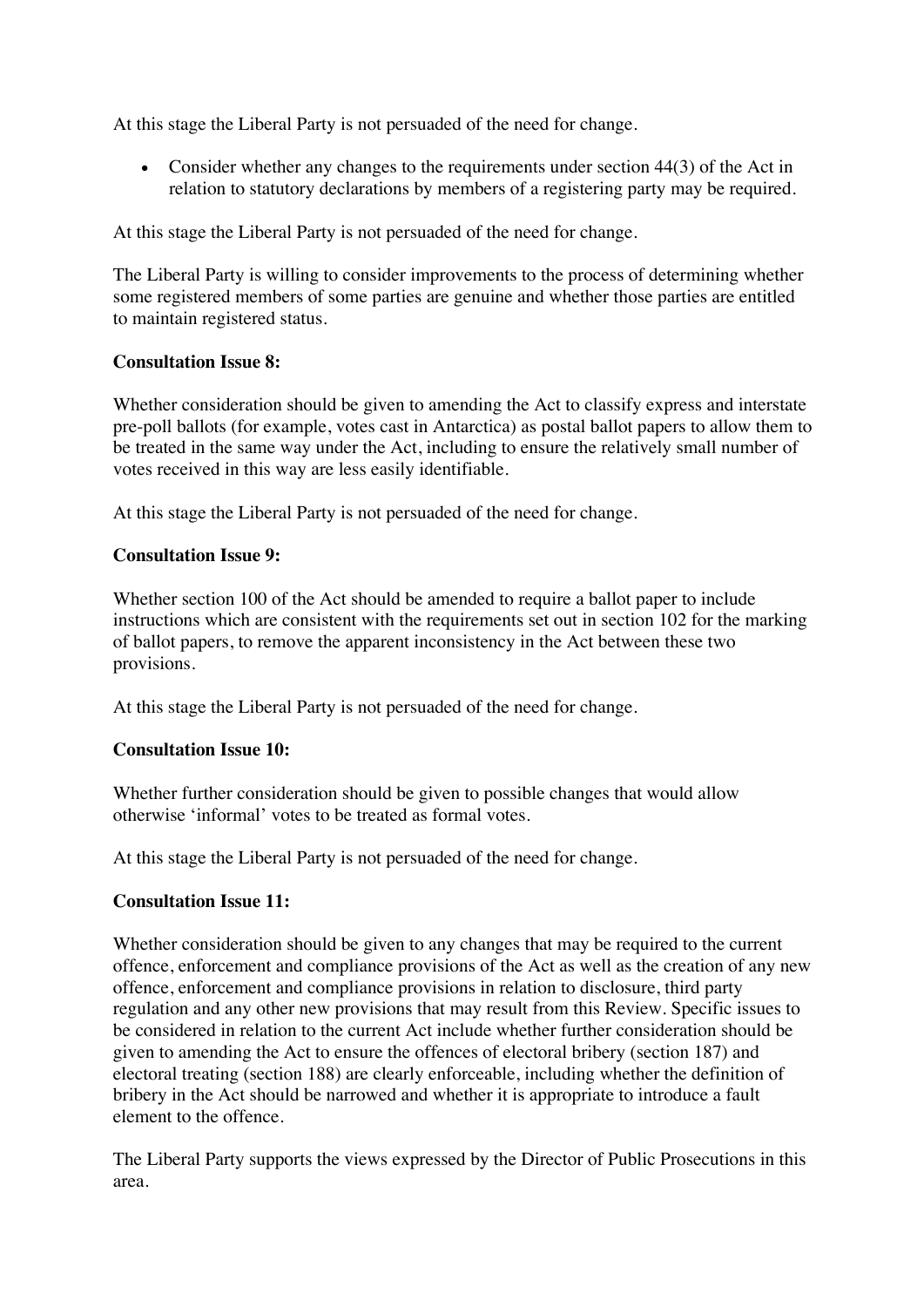#### **Consultation Issue 12:**

Should changes be made to the composition of the Redistribution Tribunal established under the *Legislative Council Electoral Boundaries Act 1995* to address the overlap of membership between the Redistribution Committee and the Redistribution Tribunal?

At this stage on balance the Liberal Party is inclined to support having at least 50% of the membership of Redistribution Tribunal not being the same membership of the Redistribution Committee.

#### **OVERVIEW OF CONSULTATION ISSUES 13 TO 20**

Make no mistake, if implemented, consultation issues 13 to 20 would represent the most dramatic change to Tasmania's democracy in our history.

Once you proceed down the path of increased regulation in this space there is a snowball effect of the need for ever increased regulation.

If you regulate the private funding of political parties, you require public funding. If you regulate the private funding of political parties you must regulate the private funding of third parties. If you regulate the spending of political parties you must regulate the spending of third parties.

The ensuing complex web of regulation would dramatically further reduce political participation in our democracy as ordinary citizens seek to avoid getting entangled in a punitive regulatory regime. Participation by ordinary citizens gets replaced with constant arguments between lawyers over the interpretation of the regulatory system and as we are already seeing elsewhere with applications to courts to seek to overturn various aspects of the regulatory system. It damages the independence of Electoral Commissions by dramatically increasing their need to be involved in regulatory oversight and gives them enormous political power in being able to starve political parties of their public funding in certain regulatory disputes.

As a matter of philosophy and policy principle the Liberal Party does not support unnecessary increased regulation.

The Tasmanian Division of the Liberal Party has consistently opposed increased regulation of the system surrounding political funding.

The Liberal Party did NOT take a policy to the last election to make changes to the regulatory system surrounding political finance. There is no mandate for such change.

If you are seeking to make dramatic changes to our democratic system then you should seek a mandate to do so. The public deserve the right to cast judgment on major changes to our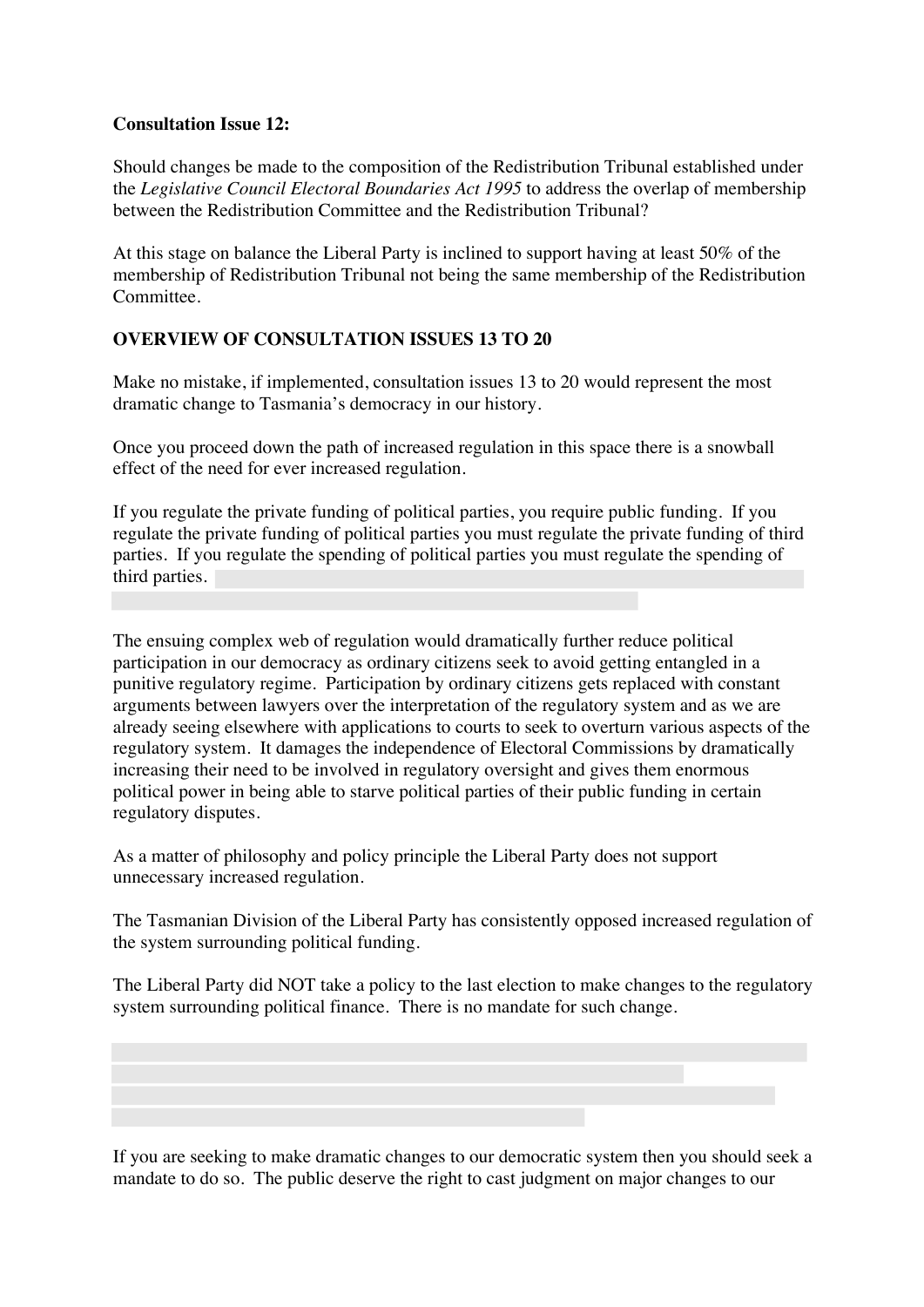democracy. Any political party seeking to change our system of political finance including significant taxpayer funding of political parties should take this policy to an election, win the election and then seek to implement the policy.

The current healthy state of Tasmania's democracy should not be taken for granted. The relative ease in putting yourself forward of as a candidate, getting people involved to support you in electioneering including financial support is a good thing about our democracy. It is good that people affected by government decisions have the freedom to criticize the government and wage a campaign against it. It is a good thing that some people can volunteer their labor to support political causes while some people (maybe too busy to volunteer their labor) can choose to volunteer their money. The more broadly and well financed our political parties are the healthier they are and the more diluted is the alleged influence of any particular funding source.

Let us not regulate our healthy democracy out of existence.

The current debate about political finance in Tasmania stems from various conspiracy theories surrounding the last State election,

Where was the outrage when GetUp spent more than half a million dollars in the Federal Seat of Bass in the 2016 Federal Election? Where was the outrage when the Unions spent tens of millions in the 2007 Federal Election over Workchoices?

In February this year the AEC publicly released the Party and Donor returns debunking the conspiracy theories. Upon release of the returns the Liberal Party made the following statement:

"Publication by the Australian Electoral Commission today of the Liberal Party's Disclosure for the 2017-2018 financial year proves just how wildly inaccurate Labor and Green claims around the last state election were, falsely asserting that gaming interests had contributed over \$5m to the Liberal Party.

In fact, even including the small number of gaming related contributions that fell below the disclosure threshold, more than 85 percent of contributions received by the Liberal Party had nothing to do with gaming related interests.

The vast majority of contributions received by the Liberal Party were from thousands of small business people and families

The disclosure of almost all of the contributions from so called gaming interests demonstrates that the current disclosure system is working well

As a matter of fact, while the receiver of contributions is only obliged to disclose individual amounts above the threshold claims by some that gaming interests can make multiple donations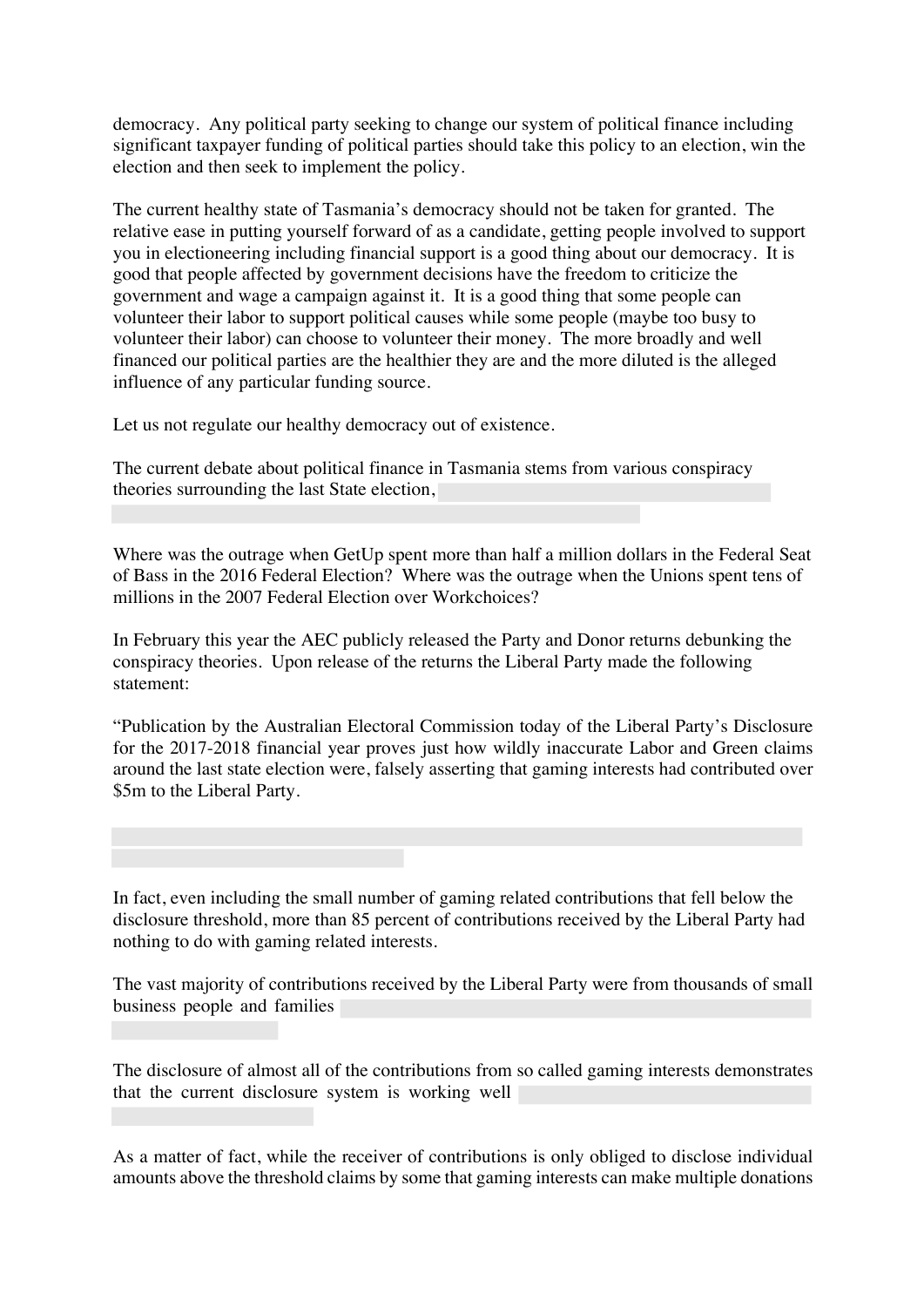below the threshold to avoid disclosure are false. The fact is if the cumulative amount of contributions made by a contributor exceeds the threshold then that contributor must disclose under existing laws

Therefore, any claims that millions from gaming related interests could be kept hidden are just garbage and those making such claims should be called out for their lies."

The key point is that apart from more than 85 per cent of the Liberal Party's funding having nothing to do with gaming interests almost all of gaming interest funding was disclosed under the current system.

The current system is working well.

Almost all of the funding not disclosed by the Liberal Party under the current rules had nothing to do with gaming interests.

Changing the rules by lowering donation thresholds will almost make zero difference to the transparency of this funding as the funding will simply not occur.

This funding is largely from ordinary citizens, small business and farmers who support the Liberal philosophy. If the donation threshold is lowered they will lower their donation to stay under the threshold.

 The changes are often cloaked in unsubstantiated claims about increased transparency, integrity and trust.

There is no compelling evidentiary basis for these claims.

Transparency does not increase there is just a corresponding decrease in private finance replaced by public finance. The vast majority of people do not want to become political targets by becoming disclosed political donors in the same way as many people wish to keep private who they vote for.

There is no evidence of integrity issues with the current Tasmanian system, arguably other jurisdictions with increased regulation have had increased integrity issues associated with the increased complexity of the regulatory system.

There is no compelling evidence that other Australian jurisdictions with increased political regulation have increased public trust in politicians and the political system. It is arguable that Tasmanians have greater trust in their political system than other jurisdictions. It is also arguable that less regulation in this space enhances political participation which enhances trust in the system.

Before individually addressing the consultation issues we believe it is important to reiterate the points made in our original submission and we include the relevant section below.

#### **RELEVANT SECTION FROM SUBMISSION TO ORIGINAL REVIEW**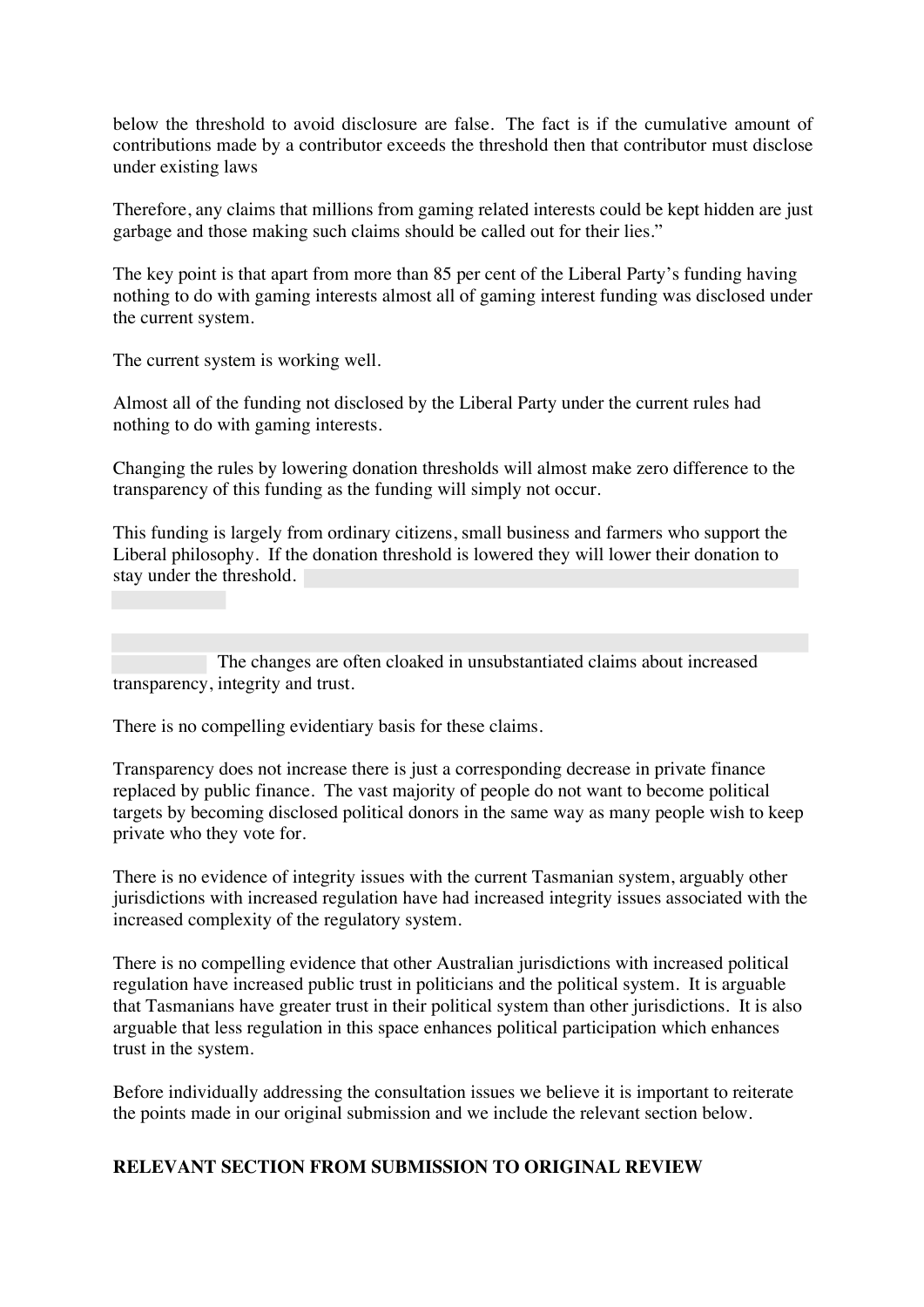Whether state-based disclosure rules should be introduced, and, if so, what they should include

*The review will be guided by two governing principles; protecting freedom of speech, with note to Constitutional implications, and minimal cost to the taxpayer*.

#### **OVERVIEW**

The Liberal Party of Australia Tasmania Division strongly opposes the introduction of State-based disclosure rules in Tasmania. This has been the consistent and longstanding position of the Tasmanian Liberal Party organization.

It is the philosophical view and policy position of the Liberal Party that wherever possible we should seek to reduce red tape and unnecessary regulation - not increase it.

We already have a Federal system of disclosure rules that operates satisfactorily and we should not be trying to fix something that is not broken.

Introducing State-based draconian disclosure rules would be an unnecessary duplication of regulation and be at considerable expense to Tasmanian taxpayers.

On the basis of the two governing principles of this review the notion of State-based disclosure rules should be immediately and wholeheartedly rejected.

Draconian reductions in disclosure thresholds necessarily by their nature directly impinge on the freedom of speech of individuals to participate in the political process without being subject to intimidation and retribution for expressing their political views.

Why should a small business person or individual who donates a mere \$3 per day to the Liberal Party over a year be forced to fill in numerous pages of regulatory documentation and lodge it with the Electoral Commission?

Why should the small business person or individual then have their name and address published on the Electoral Commission website and then have news organizations plaster their details through the media?

Wherever State-based disclosure rules are introduced, taxpayer funding of political parties inevitably follows. In fact the chilling effect of draconian disclosure rules on the private funding of political parties necessitates public funding for the continued viability of political parties. Taxpayer funding of political parties is self-serving, expensive and politically toxic. The public are rightly annoyed at the notion of political parties helping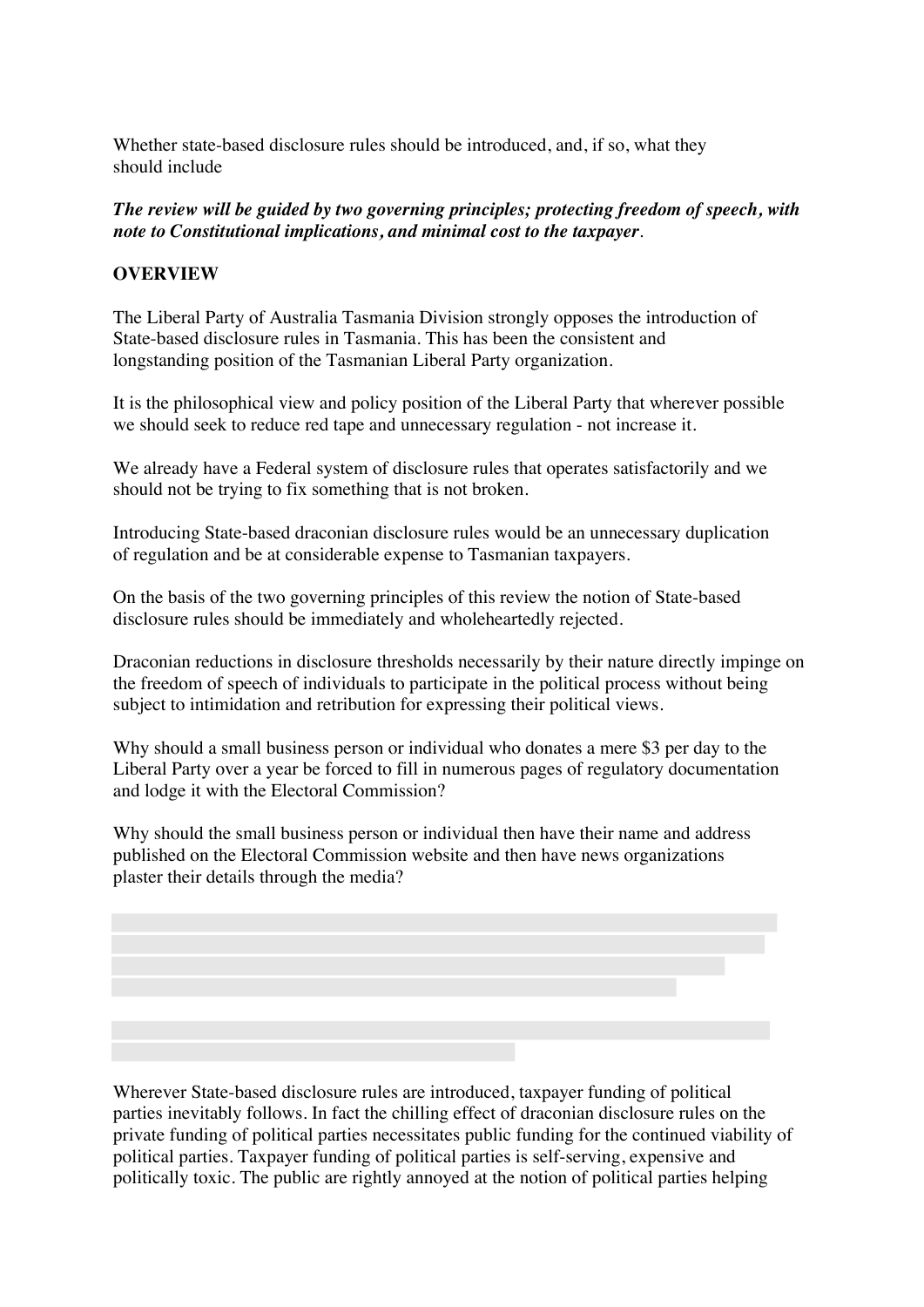themselves to taxpayer funding. They are doubly annoyed at the notion of their taxes going to political parties that they vehemently oppose.

Replacing private funding of political parties in Tasmania with public funding would be an extremely expensive exercise. Based on current AEC figures full replacement of current private funding of political parties in Tasmania would be in excess of \$13 million over the forward estimates.

Taxpayer funding of political parties is currently the policy of the Tasmanian Labor Party and the Tasmanian Greens. It is NOT the policy of the Tasmanian Liberal Party.

State-based disclosure rules would not only be a significant impingement on freedom of speech but an unacceptable burden on taxpayers. State-based disclosure rules should be categorically rejected.

## **BROADER GLOBAL CONTEXT OF CAMPAIGN FINANCE REGULATION**

Campaign finance is an extremely complex public policy environment across the globe where any changes will have consequences, some intended and many unintended, so very careful thought is required before changing the existing system.

At present Tasmania, by global standards, has a healthy functioning democracy where the political parties are largely the major players in elections. While third party activities in some Tasmanian elections including the most recent State Election have attracted commentary, the political parties by any measure were still the dominant players in the election.

It is important that all voices should be heard in an election in a democracy.

It is also important for stable government that political parties or political candidates can take their policy platforms to the election and allow the public to make a judgment on the optimal policy prescription for their community.

Draconian disclosure rules that weaken the private funding of political parties necessarily shift power to less transparent third-party actors. It is submitted that healthy political parties are healthy for democracy and imposing draconian disclosure regulation on political parties is therefore not in the public interest.

There are obviously pros and cons to different systems of political finance. The current system may not be perfect but much like democracy it is the least worst system

## **CURRENT FEDERAL DISCLOSURE THRESHOLD**

The current Federal disclosure threshold is more than \$13,800.

As we do not support state-based disclosure regulation we do not support any change to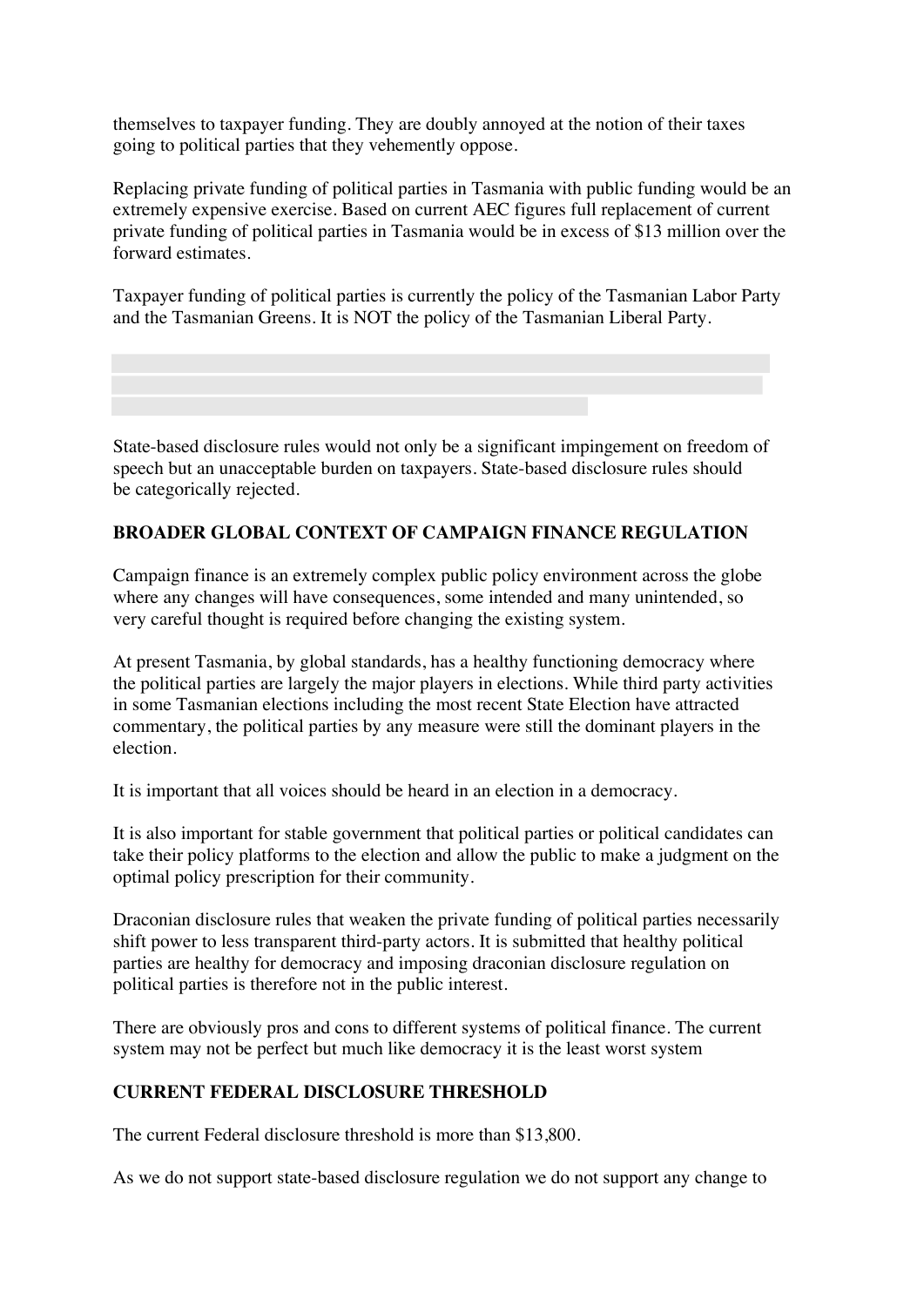this current threshold.

That said, it could be argued that \$13,800 is excessively low and already has the capacity to impact on freedom of speech at this level.

A disclosure threshold of somewhere between \$25,000 and \$50,000 would likely be a fairer level.

To put this in perspective \$25,000 is currently in the vicinity of 1 per cent of our annual turnover.

The current disclosure threshold of \$13,800 in round terms about 0.5 per cent of annual turnover.

The desired draconian threshold of the political green-left of \$1,000 would be a ridiculous 0.04 per cent of current annual turnover.

Even at the current threshold there is a substantial bias in favour of the political green-left.

For example currently unions in Tasmania would have hundreds of union organizers and employees who donate time to assist the Labor Party in their campaign efforts. None of this is disclosed.

Where a single union organizer earning say \$60,000 spends a year campaigning for the Labor Party or Labor Candidate, \$60,000 of that individual's time is donated by the relevant union to the Labor Party and is currently not disclosed. Multiply this by say 200 union organizers or employees and you are talking about a political donation to the Labor Party worth some \$12 million which is not disclosed.

Likewise an environmental activist, even if unemployed, if they work on the Greens campaign for a year, they are effectively donating in the vicinity of at least \$40,000 of labor. Multiply this by a few hundred activists and you also have a political donation to the Greens worth some \$12 million which is not disclosed.

Yet in comparison a small business person or farmer, who is time poor and unable to volunteer their labor because they are effectively working 24/7 in their business or on their farm is currently subject to disclosure of their name and address and potential retribution from political enemies in the green-left for donating a mere \$38 per day to the Liberal Party, perhaps equivalent to less than 2 hours per day of their labor.

The point is the current level of the disclosure threshold already has a substantial in built bias to the green-left. Of course the green-left wish to exacerbate this political bias by dramatically reducing the disclosure threshold down to around \$1,000 thereby punishing small business people, farmers and ordinary citizens but not impacting on the union organizers or environmental activists. Labor and the Greens currently have an unlimited disclosure threshold for the donation of time from union and activist volunteers.

# **OTHER JURISDICTIONS ARGUMENT A FURPHY**

The political green-left and their sympathisers in the commentariat seek to frame this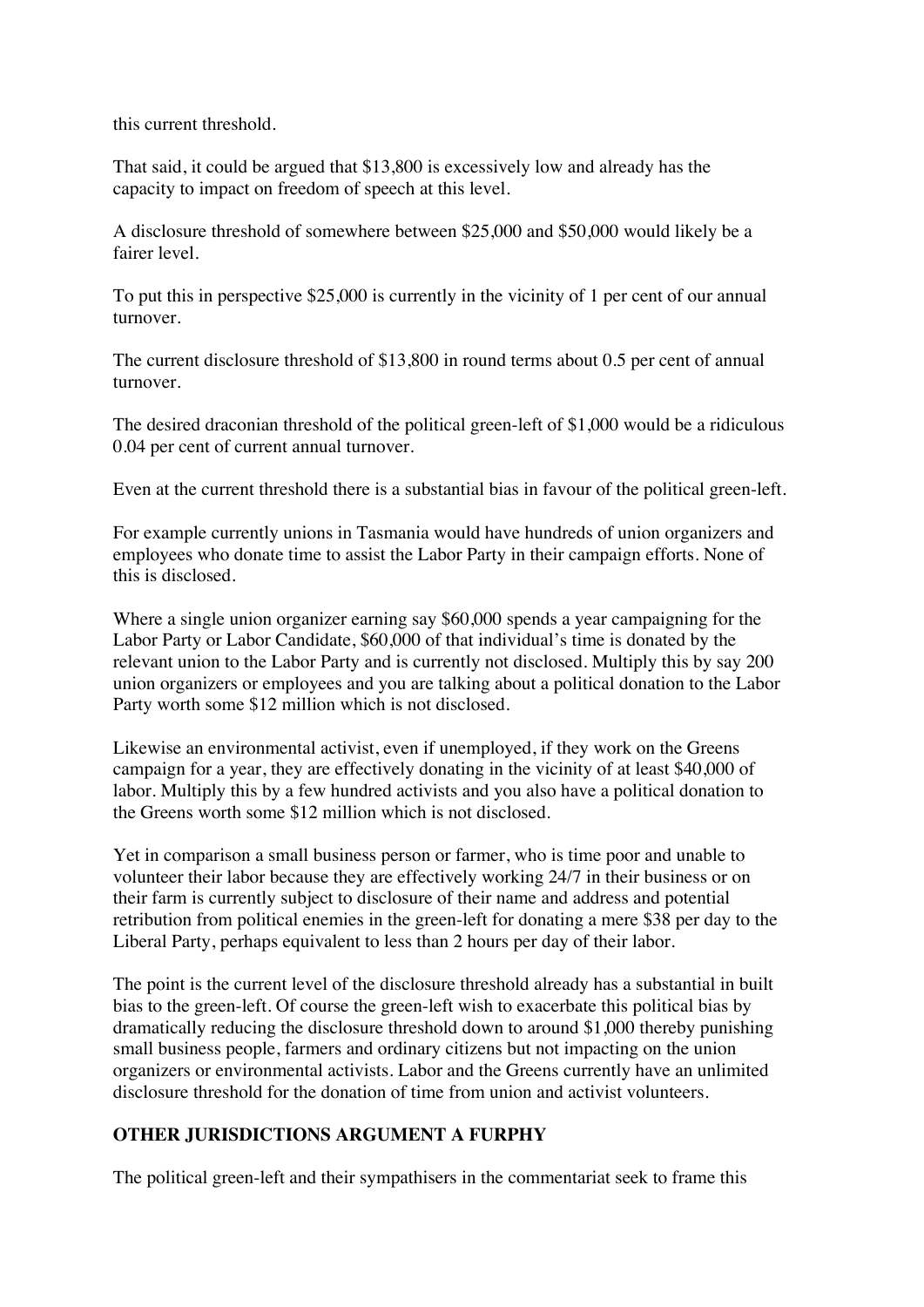debate as bringing Tasmania into line with other jurisdictions which already have state based disclosure regulation.

This argument is fundamentally flawed as just because other jurisdictions have excessive regulation does not mean that excessive regulation is a good thing or in the public interest.

In fact, disclosure regulation is an inherently political issue.

The Labor Party largely gets its funding from Unions who do not care about being disclosed.

It is no surprise, that in almost all cases it is the political green-left who have introduced the draconian state-based disclosure in other jurisdictions for their own political benefit.

It is laughable to therefore use the legislation enacted on this issue in other jurisdictions as some form of benchmark of the public interest when it has largely only been introduced for self-serving political advantage .

## **AN EGREGIOUS ATTACK ON FREEDOM OF SPEECH**

Freedom of speech dictates that citizens should be able to express their political views without being subject to intimidation, campaigns against them or potentially violence.

Disclosure regulation directly impacts on freedom of speech by arbitrarily determining the level of financial contribution at which you will be subject to regulatory compliance and subject to the publication of your name and address and therefore media reporting of your details and then retribution from political enemies.

It is in the interests of freedom of speech for this level of financial contribution to be set ata fairly high level in order to prevent victimization of people for expressing their political opinion. While there is a case to increase the current threshold of \$13,800, the Liberal Party accepts this as the current level and does not support regulatory duplication of the Federal disclosure system.

The political green-left and their sympathisers seek to have the most draconian disclosure threshold as possible in order to disadvantage the private funding of the Liberal Party and to allow them to identify and potentially target and punish our financial supporters.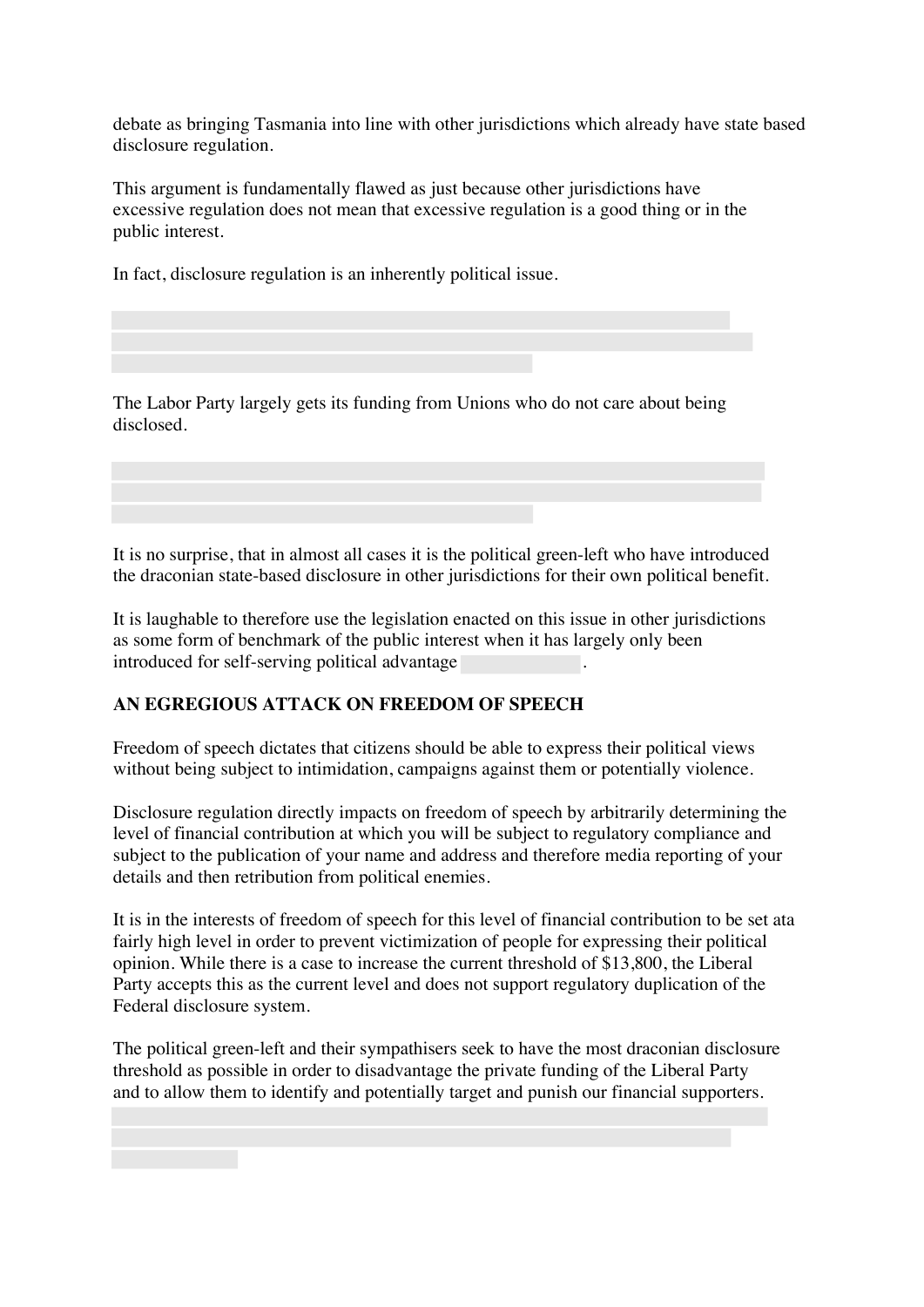Someone who hosts a \$20 per head barbeque with 50 guests attending to support a political candidate would be forced to fill in regulatory forms or face punishment. That person would then have their name put up in lights to be targeted by their political enemies.

Surely, as a society we should be trying to encourage grassroots political activity and a barbeque event where a candidate can put forward their views and receive support from ordinary citizens should be supported rather than punishing the organizer of the event.

The Liberal Party is a grass roots membership-based organisation with a membership in recent years greater than Labor and the Green combined.

Our grassroots branch members should not be punished for organising small scale events to support political candidates and their Party.

As it stands, someone who hosts a higher end say \$85 per head cocktail party with 100 guests, a raffle and auction would go close to breaching the current disclosure threshold of \$13,800. Any reduction in the threshold would potentially get ordinary Party members and citizens caught up in regulation and expose them to potential retribution.



Another favoured tactic is to attack the financiers of businesses that they are ideologically opposed to. They will lobby and harass the lending institutions until it becomes the easiest course of action for that lender to just refuse to lend to the business in question.

In fact, the whole notion of draconian disclosure regulation needs to be seen in the light of the green-left seeking to attack the financiers of their political opponents. This play is straight out of their handbook.

The point has also been made that draconian disclosure disproportionately impacts on time poor small businesses, farmers and ordinary citizens, making a financial contribution whereas union organizers and environments activists donating time and labour are treated differently and able to escape disclosure obligations.

As a matter of free speech citizens and organizations should be free to argue against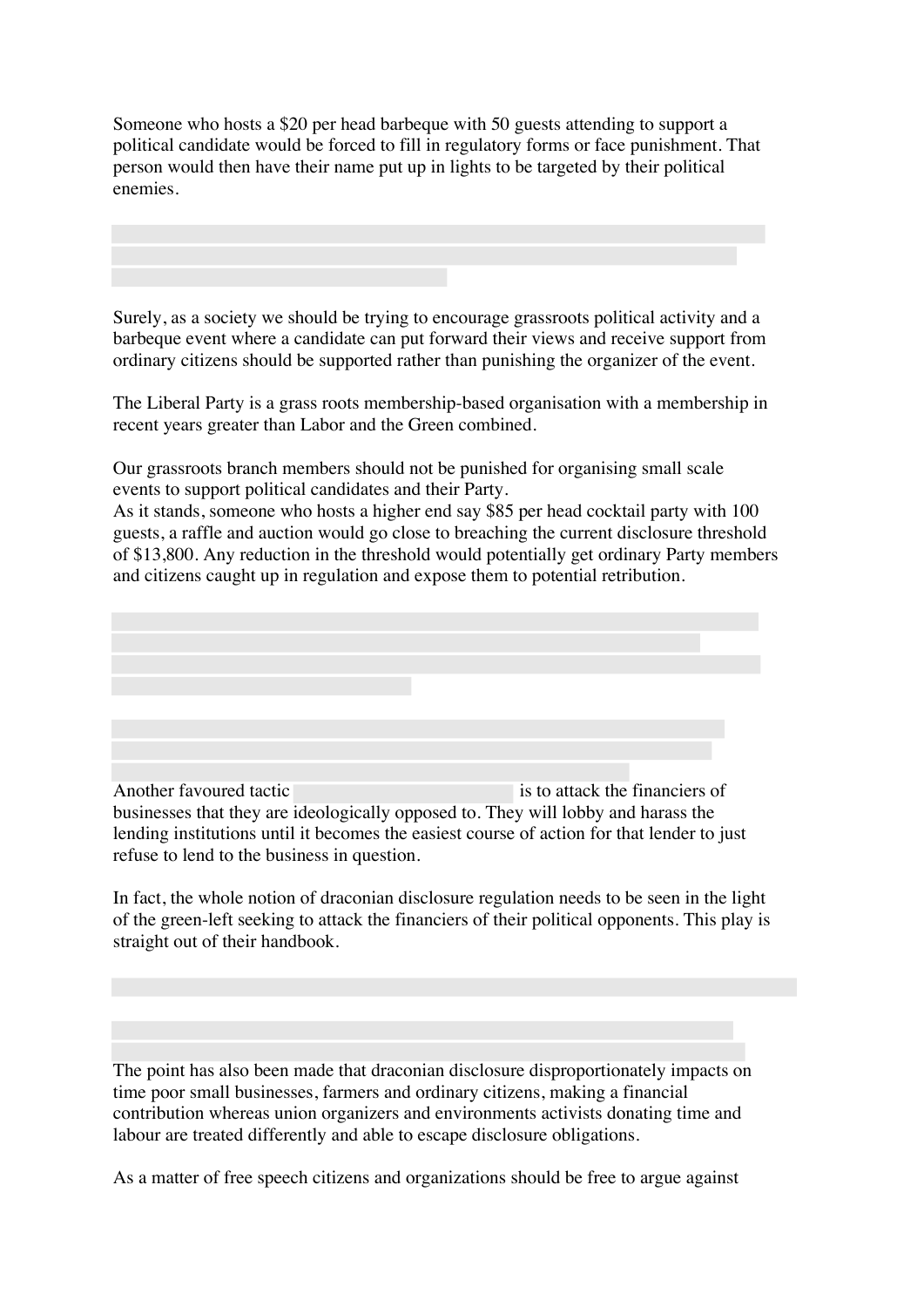government decisions - this is the basis of democracy.

Inherent in this should be the ability to help fund campaigns against government decisions that are detrimental to those citizens and organizations. This should include helping to fund third party campaigns or direct funding to political parties that share the concerns of those citizens or organizations.

## **DISCLOSURE CONTRARY TO THE PRINCIPLE OF THE SECRET BALLOT**

In a modern democracy we hold the principle of the secret ballot as sacrosanct. Voters should not be forced to show anyone their ballot paper and how they voted. Equally, citizens who choose to financially contribute to political parties should not be forced to publicly declare their political allegiance through disclosure of their financial support.

There would be outrage at the notion of forcing citizens to make public how they voted. As such, if there is to be a disclosure threshold it needs to be set at a fairly high level so as to not punish ordinary citizens for expressing their political views through a financial contribution to a political party.

While it is arguable that the current threshold of \$13,800 is too low, on the basis that we do not support State-based regulation we accept that this is a reasonable level to protect private political views of citizens.

## **SIGNIFICANT COST TO TAXPAYERS**

Wherever State-based disclosure rules are introduced, taxpayer funding of political parties inevitably follows.

In fact the chilling effect of draconian disclosure rules on the private funding of political parties necessitates public funding for the continued viability of political parties. Taxpayer funding of political parties is self-serving, expensive and politically toxic. The public are rightly annoyed at the notion of political parties helping themselves to taxpayer funding. They are doubly annoyed at the notion of their taxes going to political parties that they vehemently oppose.

Replacing private funding of political parties in Tasmania with public funding would be an extremely expensive exercise. Based on current AEC figures full replacement of current private funding of political parties in Tasmania would be in excess of \$13 million over the forward estimates.

This does not take into account that private funding would actually need to be increased above this level in order to make political parties no worse off due to the increased regulatory compliance burden.

This figure also does not take into account funding of other minor parties or independent candidates who rightly would be entitled to public funding if the major parties and Greens were recipients of public funding.

If you decide that all political candidates are entitled to public funding the costs could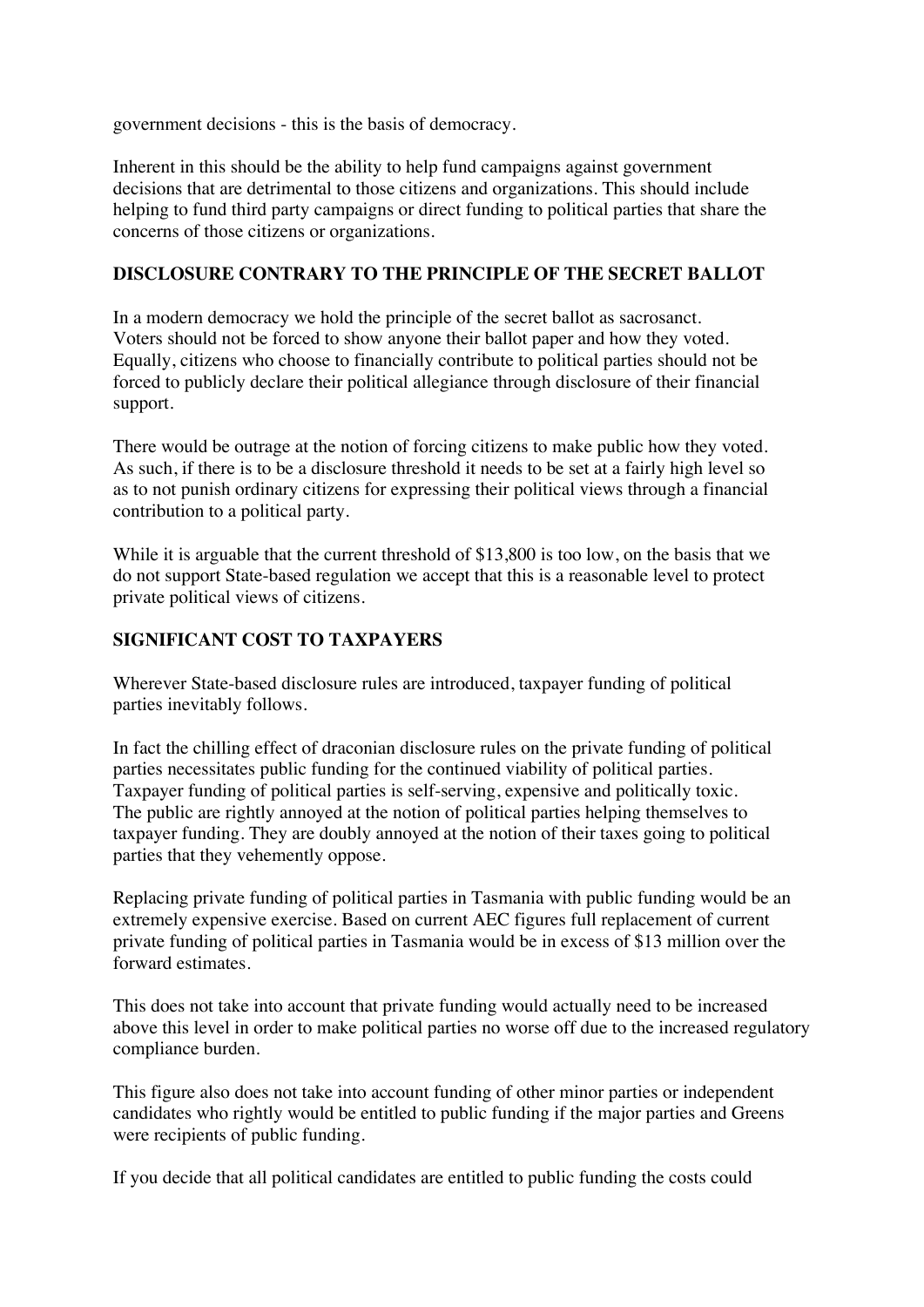blow out astronomically.

Taxpayer funding of political parties is currently the policy of the Tasmanian Labor Party and the Tasmanian Greens. It is NOT the policy of the Tasmanian Liberal Party.

There is no evidence that the public want taxpayer funding of political parties. The vast majority of Tasmanians would believe that there are better things to spend millions of taxpayer dollars on rather than funding political parties and increasing funding to the electoral commission to oversee unnecessary additional regulation.

## **DRACONIAN DISCLOSURE FAVOURS THE EXTREMELY WEALTHY**

A perverse consequence of draconian disclosure regulation is that it favours the extremely wealthy.

Equally, the extremely wealthy should they decide to be a political candidate can fully fund their own campaigns.

So, draconian disclosure and its chilling effect on smaller contributors makes it harder for ordinary citizens to get financial support to take on wealthy candidates.

It would be very unhealthy for our democracy if the only candidates for political office were multi-millionaires.

## **DRACONIAN DISCLOSURE DISCOURAGES POLITICAL DIVERSITY**

Running for political office is already a time intensive and expensive exercise.

If you take time off work to knock on doors you may be giving up much needed income. Just doing the basics of sending some mail to voters and having signage can soon see the bills rack up.

If you make it harder for candidates to get financial support from a wide cross-section of the community by scaring them away with draconian disclosure regulations, you make it harder for candidates to consider running for political office.

Do we really want more of our political candidates to take out credit cards or increase their mortgages just to run for public office.

Many candidates already spend significant sums out of their own pockets on their campaigns.

In addition to this, successful people in many fields of endeavour already take a significant pay cut to run for Parliament eg medical doctors, CEOs, managers etc etc.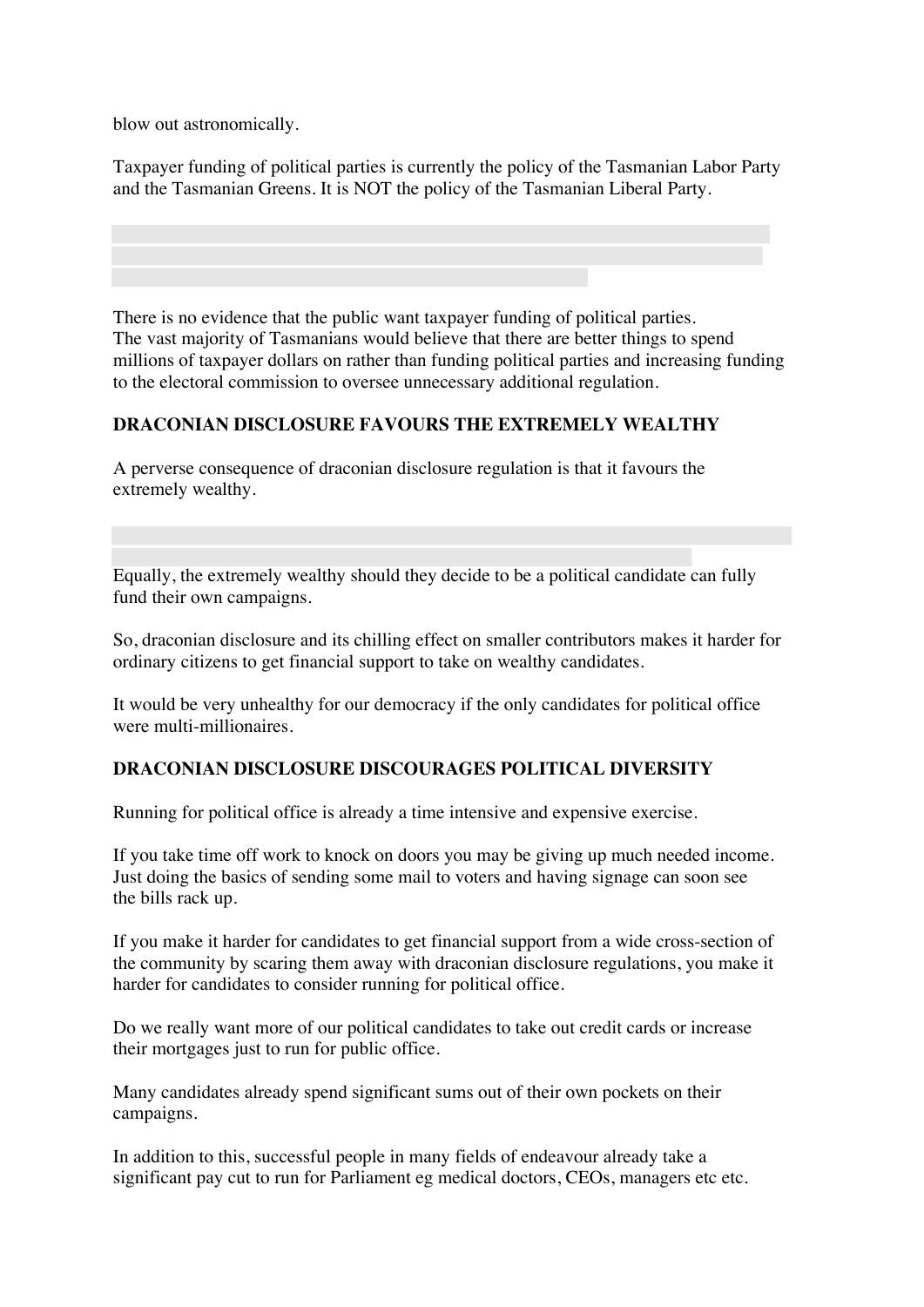By making it harder to get financial support for their campaigns more people will be dissuaded from running for office.

Also many people would not realise, if you reduce the private funding of political parties through draconian disclosure regulation you will also see political parties increasing the levies already placed on their Parliamentarians.

In some cases, levies placed on Parliamentarians by political parties are already quite substantial.

Increased parliamentary levies imposed by financially struggling political parties would be a further disincentive to any potential political candidate.

# **MAXIMISING PRIVATE FUNDING BEST FOR PUBLIC INTEREST**

As a matter of democratic principle, political parties are best funded by those that support the platform of those political parties.

If you drive away private funding through draconian disclosure regulation you make political parties hostage to public funding.

If political parties become almost totally reliant on public funding for survival, they will inevitably become less focused on grassroots connections to their communities and members.

Publicly funded political parties are also at the mercy of the Government of the day who could at any time cancel public funding or withhold it for political advantage. This is bad for democracy.

Public funding also tends to damage the independence of Electoral Commissions whose decisions to withhold public funding can have massive political ramifications.

## **REGULATION AND PUBLIC FUNDING STRENGTHENS THE GREENS**

Increased regulation of political finance and public funding diminishes the strength of the Major Parties relative to the Greens.

It is no surprise that the Greens are the biggest barrackers for more regulation and taxpayer funding of political parties.

At the last State Election, more than 89 per cent of Tasmanians did NOT vote for the Greens.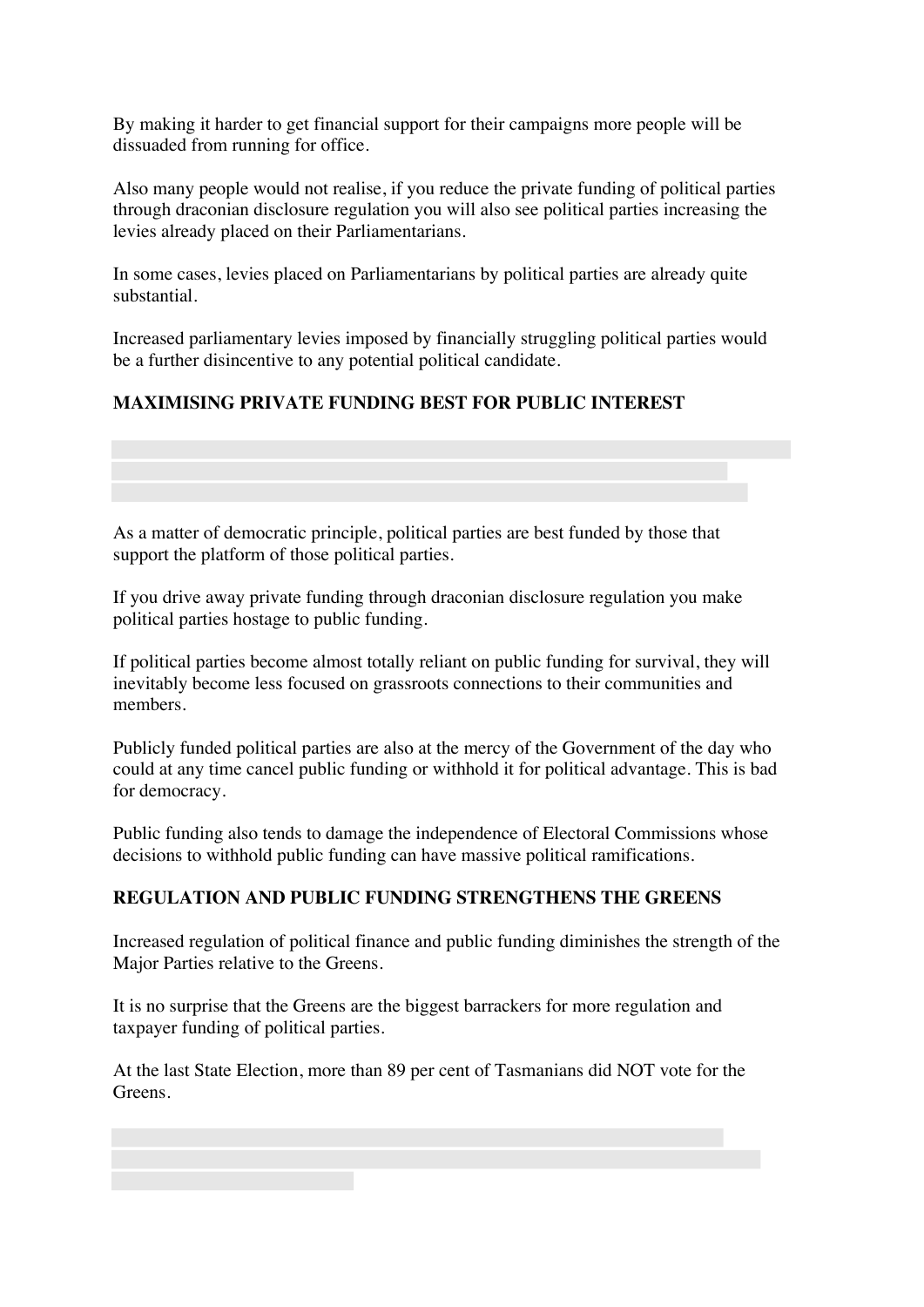

## **NUMBER OF GREEN-LEFT SUBMISSIONS**

Just because Green voters, Green supporters, Green staffers, former Green staffers, Green politicians, former Green politicians, Green activists, and organizations with Green leanings will seek to advance disclosure regulation to benefit the Greens via making a submission does not add any weight to the public interest arguments.

Likewise, for Unions and Labor aligned people and organizations.

Disclosure regulation is inherently political and people making submissions will support regulation that is in the interests of the political parties they support.

The Liberal Party makes no apology for defending its political interests but other submissions also need to be seen in this light.

#### **DISCLOSURE TIMING**

As we do not support State based disclosure regulation we do not support any change to the timing of the public release of disclosure returns.

At present following the end of a financial year, Disclosure Returns are lodged with the AEC in October and publicly released on the first working day in February.

In order, to ensure the accuracy of the Disclosure Returns there is already a sufficient administrative and compliance burden on political parties.

Those advocating "Real Time Disclosure" are motivated by trying to make a political point associated with their poor performance at the last State Election.

The truth is we received financial support from citizens and businesses involved in almost all forms of legal business activity. Yes, some from gaming interests who opposed the policies of our political opponents, but the overwhelming majority of our funding had nothing to do with 'gaming'. Where we received sizable contributions these will all be disclosed under the current rules.

Even Labor's policy would not have disclosed donations in the final weeks of the campaign in any event.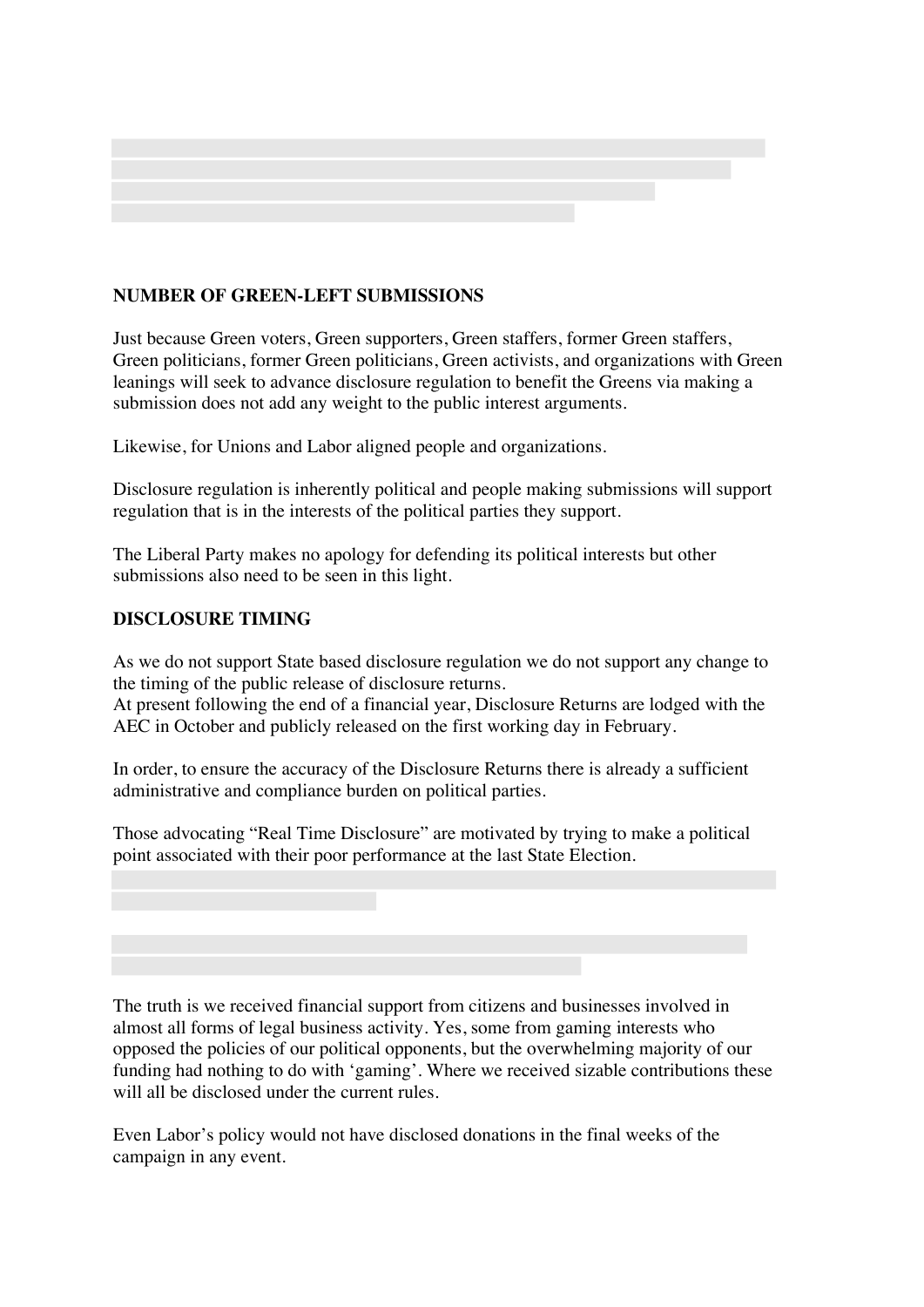Real time or regular disclosure sounds simple to do but it is quite a time consuming and complex task. Even our Annual Return generally goes back and forth to our auditors numerous times before completion in order to ensure accuracy. Sometimes it is not simple to determine who a bank payment has come from immediately and because you are publishing people names and addresses the information must be 100% accurate to avoid disclosing the wrong person by mistake.

If you are doing this more regularly with more penalties attached it will require even greater use of accounting professionals. It has been said in jest that some mainland divisions of political parties now have more accountants than campaigners but there is some truth to it.

To give one example of potential complications, in recent years we received an above threshold contribution from a business completely by their own mistake and account number error at their end. Despite immediately returning the funds we took the view that technically it was a requirement to disclose the contribution. Because of this some media organizations, without checking with the business, wrote stories about this business' contribution when in fact it was the error of essentially a junior account person in that business. The contribution was never intended to be made to us and it was returned.

# **IF IT AIN'T BROKE DON'T FIX IT**

We already have Federal disclosure regulation and there is no public benefit in duplicating this with State based regulation at substantial cost to taxpayers and significant impingement on freedom of speech.

There is no evidence that the current system is broken.

In the context of the recent State Campaign anyone who made substantial donations to political parties will already be disclosed under the current system.

It is claimed in the fact sheet the current laws do not take into account multiple donations from the one source. This is incorrect. The current Federal laws ensure that donors need to lodge a return when their cumulative donations exceed the threshold.

## **3. The level of regulation of third parties, including unions, during Election campaigns**

#### *The review will be guided by two governing principles; protecting freedom of speech, with note to Constitutional implications, and minimal cost to the taxpayer*.

Consistent with our views on disclosure the Liberal Party does not support any additional state-based regulation at this point in time.

Additional regulations on any participant in the political process will have an adverse impact on that organisations right to free speech. It is possible as a result that any moves to significantly limit third parties' rights to participate in the political process would be open to challenge in the High Court.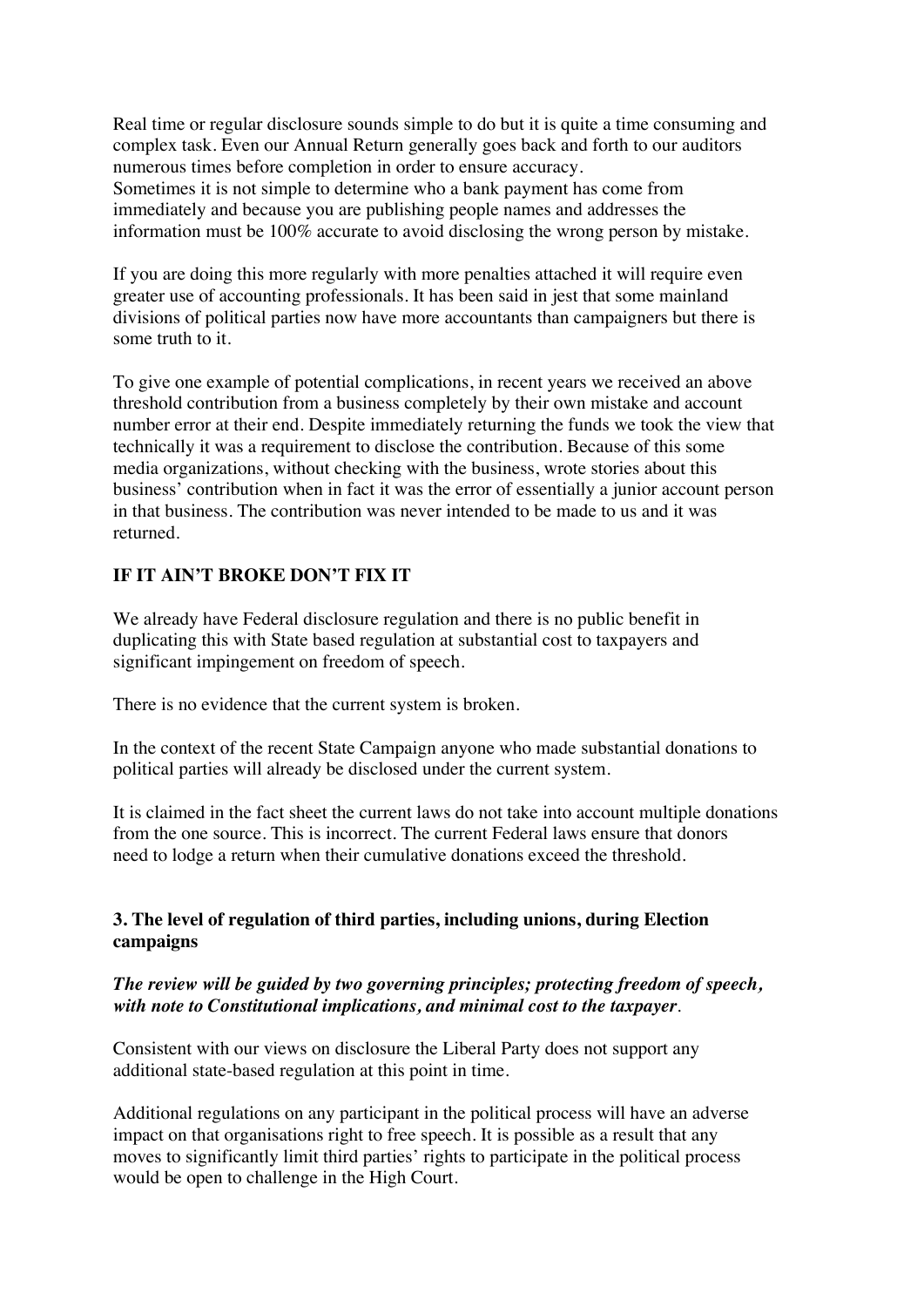Additional regulations will inevitably lead to a greater burden on the tax payer as compliance and enforcement of any regulations would come at significant cost. Notwithstanding the Liberal Party's view that there should be no additional state-based regulation of either political parties or third parties, in the event that political parties were to be subjected to additional regulations or restrictions, the Liberal Party is firmly of the view that **at least** the same level of regulation should apply to third parties. In our view it is a fundamental principle that no participant in the political process should find themselves at a regulatory disadvantage to another participant. It should be noted that political parties are already subjected to a range of regulations that currently do not apply to third parties who participate in the political process in some form.

#### **Individual responses to consultation issues 13 to 20**

#### **Consultation Issue 13:**

If state-based disclosure rules are to be introduced in Tasmania, that consideration should be given to the following matters: whether the Act should define 'gift' or donation for the purposes of disclosure, options for the thresholds and timeframes for reporting; and any implementation issues, including compliance and enforcement.

The Liberal Party of Australia Tasmanian Division does **not** support state-based disclosure rules being introduced.

#### **Consultation Issue 14:**

If a state-based disclosure regime is introduced in Tasmania, consideration should be given to the need for public funding of electoral expenditure, consistent with most other Australian jurisdictions.

The Liberal Party of Australia Tasmanian Division does **not** support state-based disclosure rules being introduced.

If a state-based disclosure regime was introduced it will dramatically impact on the private funding of political parties and significant public funding will be required.

The Liberal Party of Australia Tasmanian Division does **not** support public funding of political parties in Tasmania which would cost taxpayers millions of dollars each year.

#### **Consultation Issue 15:**

Whether caps on electoral expenditure for candidates for the House of Assembly should be considered at a later stage in light of additional research and data including evidence that may be gathered through any new state-based disclosure regime, if introduced**.**

The Liberal Party of Australia Tasmania Division does **not** support a new state-based disclosure regime.

The Liberal Party of Australia Tasmanian Division does **not** support caps on electoral expenditure for candidates in the House of Assembly.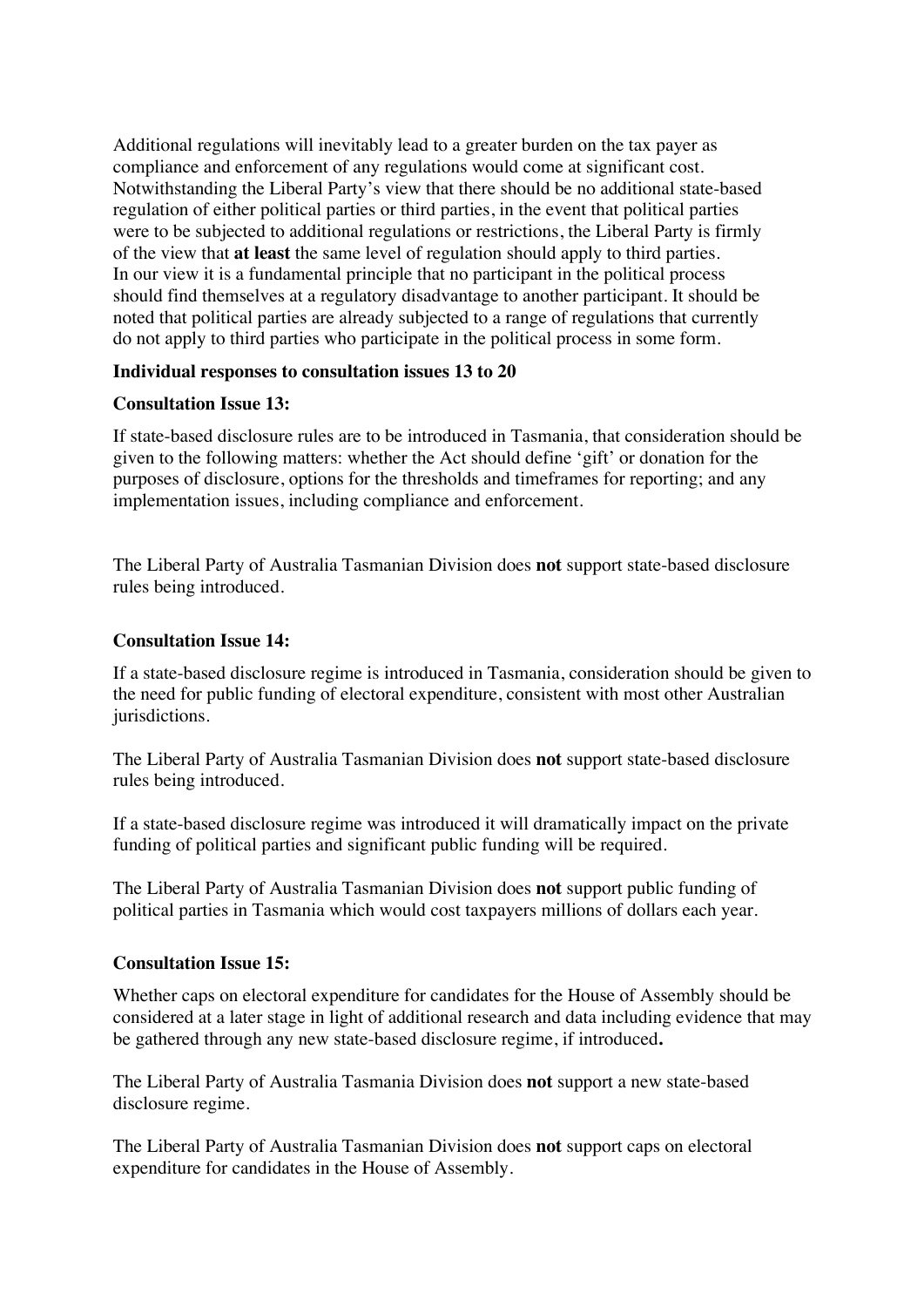Caps on electoral expenditure for candidates in the Tasmanian House of Assembly has been tried in the past and failed. It led to court action between candidates over alleged breaches of the cap. The caps were then abolished.

Caps on expenditure have the potential to wreak economic and social havoc on Tasmania where election results become unknown as they become tied up in court actions post election with elections potentially having to be re-run.

Tasmania needs strong stable majority government not perpetual electoral chaos, uncertainty surrounding election results and having the judiciary politicized through involvement in regular political disputation that becomes the norm to determine who forms government.

We reiterate, the Liberal Party of Australia Tasmanian Division does **not** support caps on electoral expenditure for candidates in the House of Assembly.

#### **Consultation Issue 16:**

If a state-based disclosure regime is introduced for political donations received by political parties and candidates in Tasmania, whether corresponding regulation of disclosure of donations for third parties should also be introduced.

The Liberal Party of Australia Tasmania Division does **not** support a new state-based disclosure regime.

In the circumstance that increased regulation is imposed on political parties through a statebased disclosure regime **at least the same amount** of regulation **must** then be imposed on third parties to ensure that political parties do not become subjugated to third parties.

However we reiterate, the Liberal Party of Australia Tasmania Division does **not** support a new state-based disclosure regime.

#### **Consultation Issue 17:**

If additional regulation for third parties is introduced in Tasmania, consideration should be given to the following matters:

• Whether the Act should adopt a broad definition of electoral activity for the purposes of disclosure requirements.

• Whether political campaigners should be defined in the Act and required to disclose all political expenditure over a specified amount.

• That political campaigners should be required to disclose all political donations received over a designated threshold within a specified period, which should be consistent with the threshold and period set for the disclosure of political donations received by political parties and candidates.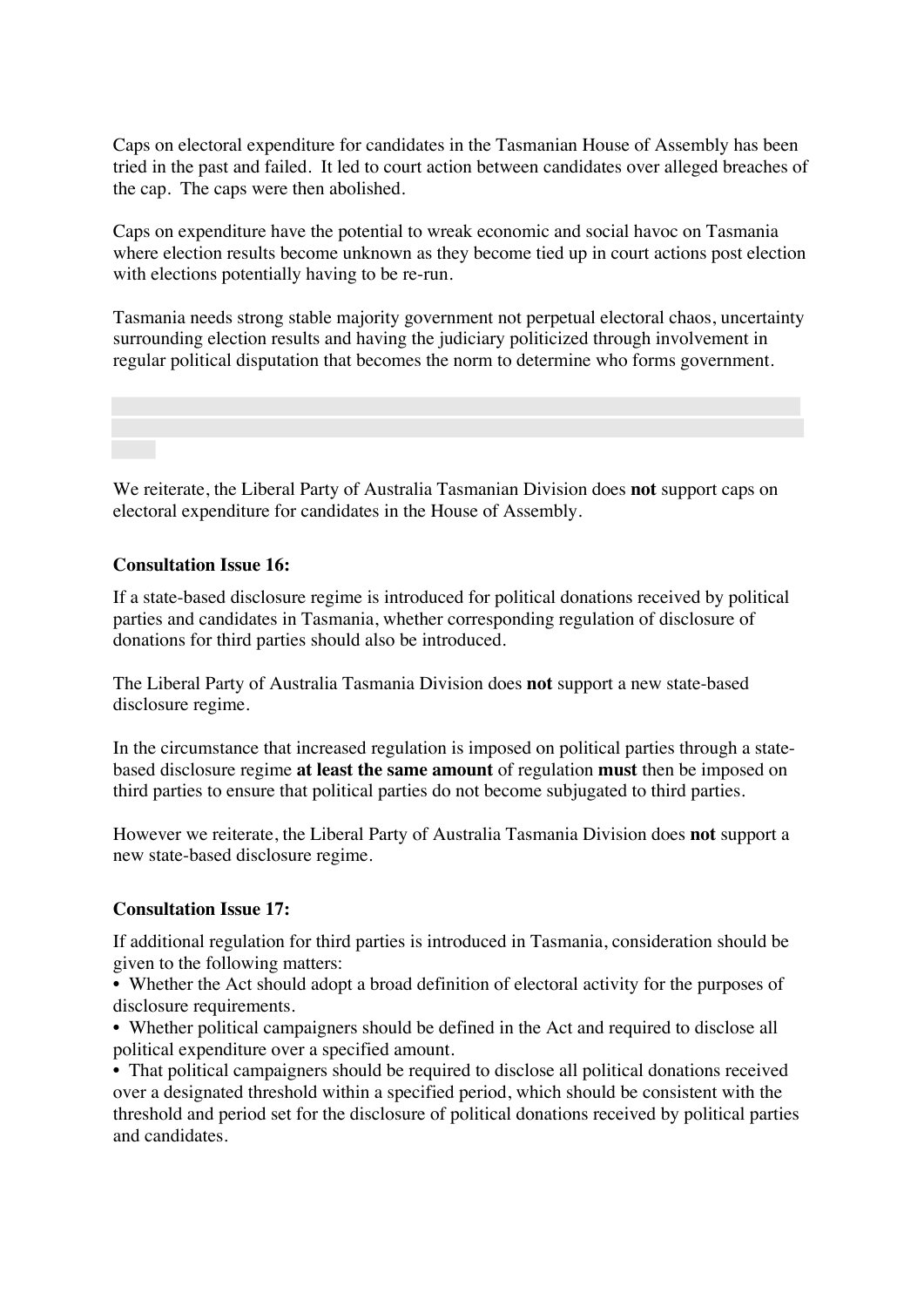• That 'associated entities' (entities that are controlled by or operate for the benefit of a registered political party) should be regulated and whether their disclosure obligations should be the same as those for political parties and candidates.

• Whether third party campaigners should be required to register with the Tasmanian Electoral Commission prior to making any electoral expenditure.

• Whether political donors should be required to disclose all donations over a designated threshold to the regulator within a specified period, which should be consistent with the threshold and period set for the disclosure of political donations received by political parties and candidates.

The Liberal Party of Australia Tasmania Division does **not** support a new state-based disclosure regime.

The Liberal Party of Australia Tasmania Division does **not** support additional regulation being imposed on political parties or third parties.

In the circumstance that increased regulation is imposed on political parties through a statebased disclosure regime **at least the same amount** of regulation **must** then be imposed on third parties to ensure that political parties do not become subjugated to third parties.

**At least the same amount of all elements of regulation** imposed on political parties **must** then be imposed on third parties to ensure that political parties do not become subjugated to third parties.

However we reiterate, the Liberal Party of Australia Tasmania Division does **not** support a new state-based disclosure regime and does **not** support additional regulation being imposed on political parties or third parties.

#### **Consultation Issue 18:**

Whether the need for caps on political donations by third parties should be considered at a later stage in light of additional research and data including evidence that may be gathered through any new state-based disclosure regime and regulation of third parties, if introduced.

The Liberal Party of Australia Tasmania Division does **not** support a new state-based disclosure regime.

The Liberal Party of Australian Tasmanian Division does **not** support caps on political donations.

In the circumstance that increased regulation is imposed on political parties through a statebased disclosure regime **at least the same amount** of regulation **must** then be imposed on third parties to ensure that political parties do not become subjugated to third parties.

Thus, if there were caps imposed on political donations to political parties then caps, **at least as equally restrictive**, must be also be imposed on political donations to third parties to ensure that political parties do not become subjugated to third parties.

However we reiterate, the Liberal Party of Australia Tasmania Division does **not** support a new state-based disclosure regime and does **not** support caps on political donations.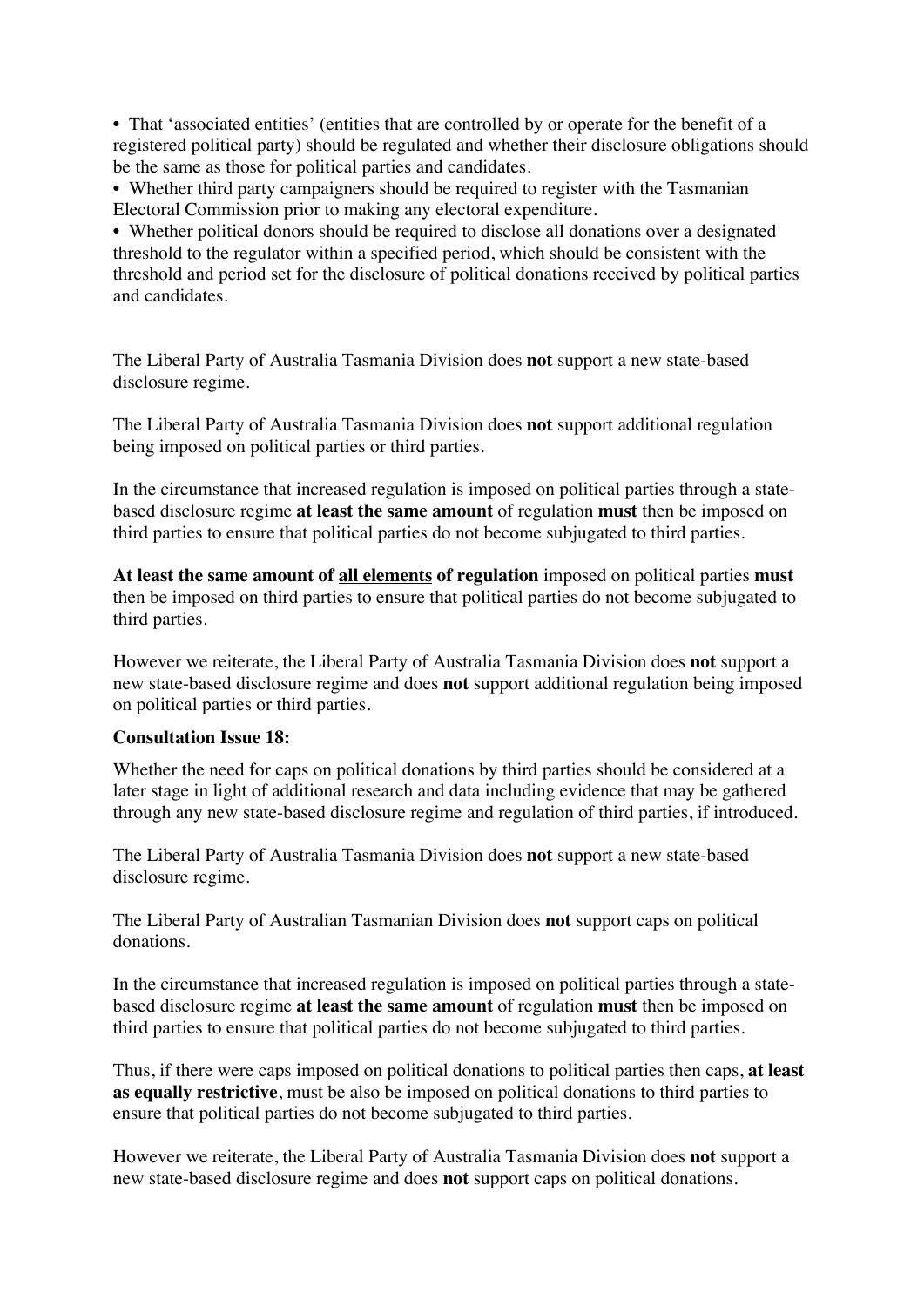#### **Consultation Issue 19:**

That a prohibition on donations from certain parties not be considered in Tasmania at this stage.

The Liberal Party of Australia Tasmania Division does **not** support a new state-based disclosure regime.

A state-based prohibition on donations from certain parties should **NOT** be considered at **any** stage.

Such a prohibition would be anti-democratic and anti-free speech. Such prohibitions merely become a growing and never-ending hit list of industries that are ideologically opposed

#### **Consultation Issue 20**:

In light of the High Court's decision in Unions NSW & Ors v NSW, if a cap on electoral expenditure by third party campaigners was to be introduced in Tasmania, what level of expenditure could be justified with reference to relevant example expenditure by third parties in recent State election campaigns? Should the reasoning in the High Court decision have wider application to caps on third party donations or other further matters?

The Liberal Party of Australia Tasmania Division does **not** support a new state-based disclosure regime.

The Liberal Party of Australia Tasmania Division does **not** support expenditure caps on political parties or third parties.

In the circumstance that increased regulation is imposed on political parties through a statebased disclosure regime **at least the same amount** of regulation **must** then be imposed on third parties to ensure that political parties do not become subjugated to third parties

In the circumstance that expenditure caps are imposed on political parties, then there **must** be an expenditure cap on third parties and this cap must be set at a level substantially lower than political parties to ensure that political parties remain the main actors in an election campaign and are not swamped by third parties.

There would also need to provisions imposed on third parties to prevent collusion to game the caps. For example it would be easy to envisage a scenario where dozens of different work in concert to ensure is able to spend up to the capped amount.

If third parties are already spending large amounts, then the cap on political parties would need to be substantially larger than such amounts and this would have further expensive consequences for taxpayers through increased public funding for political parties to ensure that they are not subjugated to third parties.

We reiterate, the Liberal Party of Australia Tasmania Division does **not** support expenditure caps on political parties or third parties.